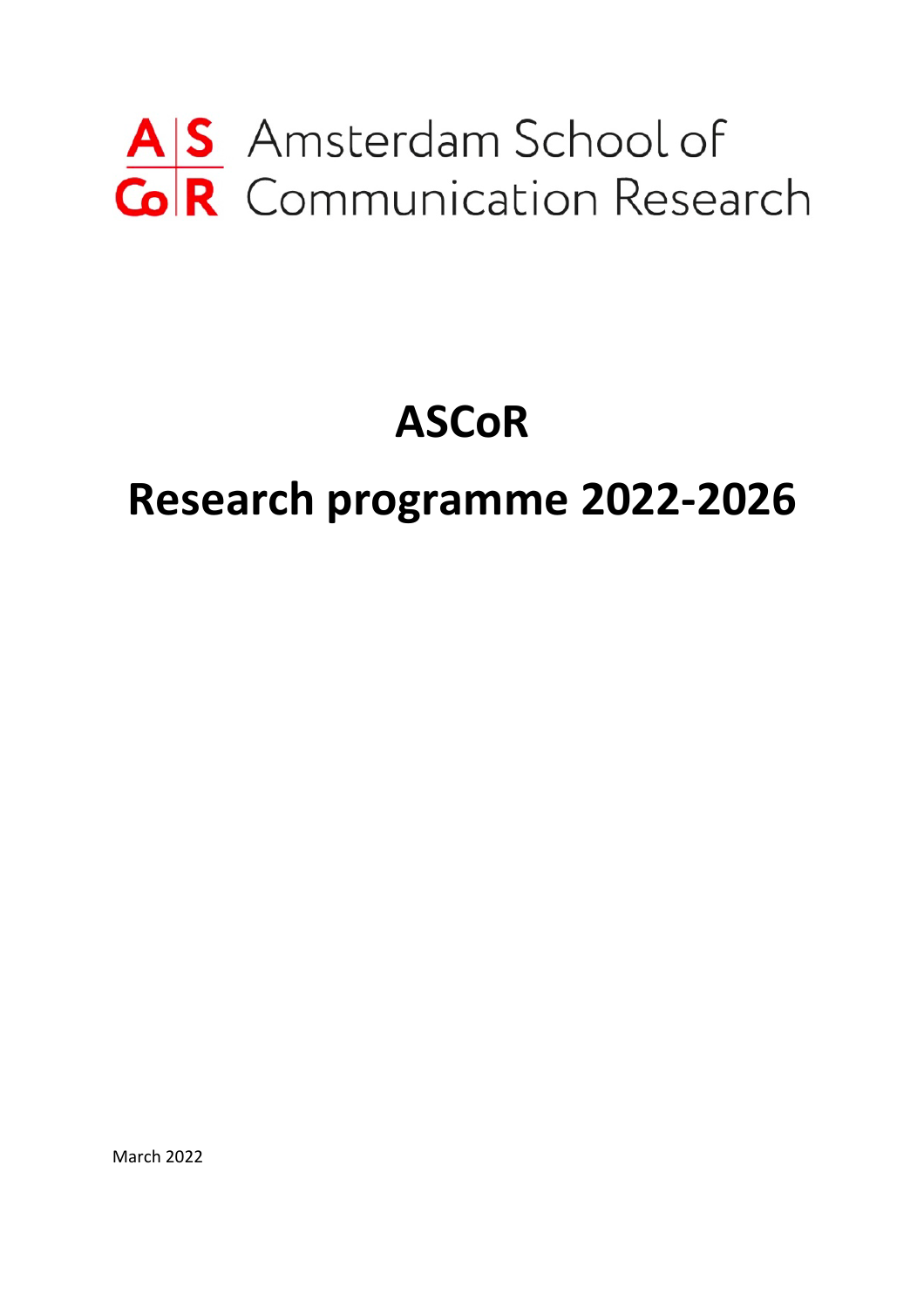The Amsterdam School of Communication Research at the University of Amsterdam focuses its research on production, content and effects of media. While this overall aim has not changed much in past years, the context in which communicative processes take place has become substantially different. Among other things, digitalization has fundamentally altered the way information is produced, the content of this information, as well as how citizens use this information. ASCoR's research program 2022-2026 aims to further understand the key challenges that come with digitalization and related developments such as personalization and fragmentation. It focuses on the challenges and opportunities it offers to individuals, including mis- and disinformation, manipulation, human-machine communication, algorithmic selection, and the increasing importance of influencers. Overall, it has healthy digital citizenship and (mental and physical) well-being through effective communication as desirable outcomes.

The volatile context in which communication takes place and the fundamental challenges the current societies face, relating to for example sustainability, diversity and inclusion, as well as those to democratic processes, serve as the vocal point of attention. More than ever, communication is of key importance in those challenges. Communication and its effects can both contribute to increasing these challenges, for example through disinformation, but also counter them, by effectively contributing to knowledge and awareness.

ASCoR's research has inherently a broad focus and research deals with a range of topics and applies a variety of methods. It is at the forefront with new computational methods, such as digital tracking of media use and computer-assisted content analysis. New types of data that stem from the digital society require different types of analysis. On the one hand, we do not shy away from this. On the contrary, as long as these methods and techniques help us to provide answers to new questions – or new answers to old questions – we are eager to use them. On the other hand, also more 'traditional' methods will keep their value.

Research takes place in four program groups: corporate communication, entertainment communication, persuasive communication, and political communication & journalism. These program groups cover a wide topical interest and focus of our research. Many cross-program group collaborations exist and are actively encouraged. ASCoR's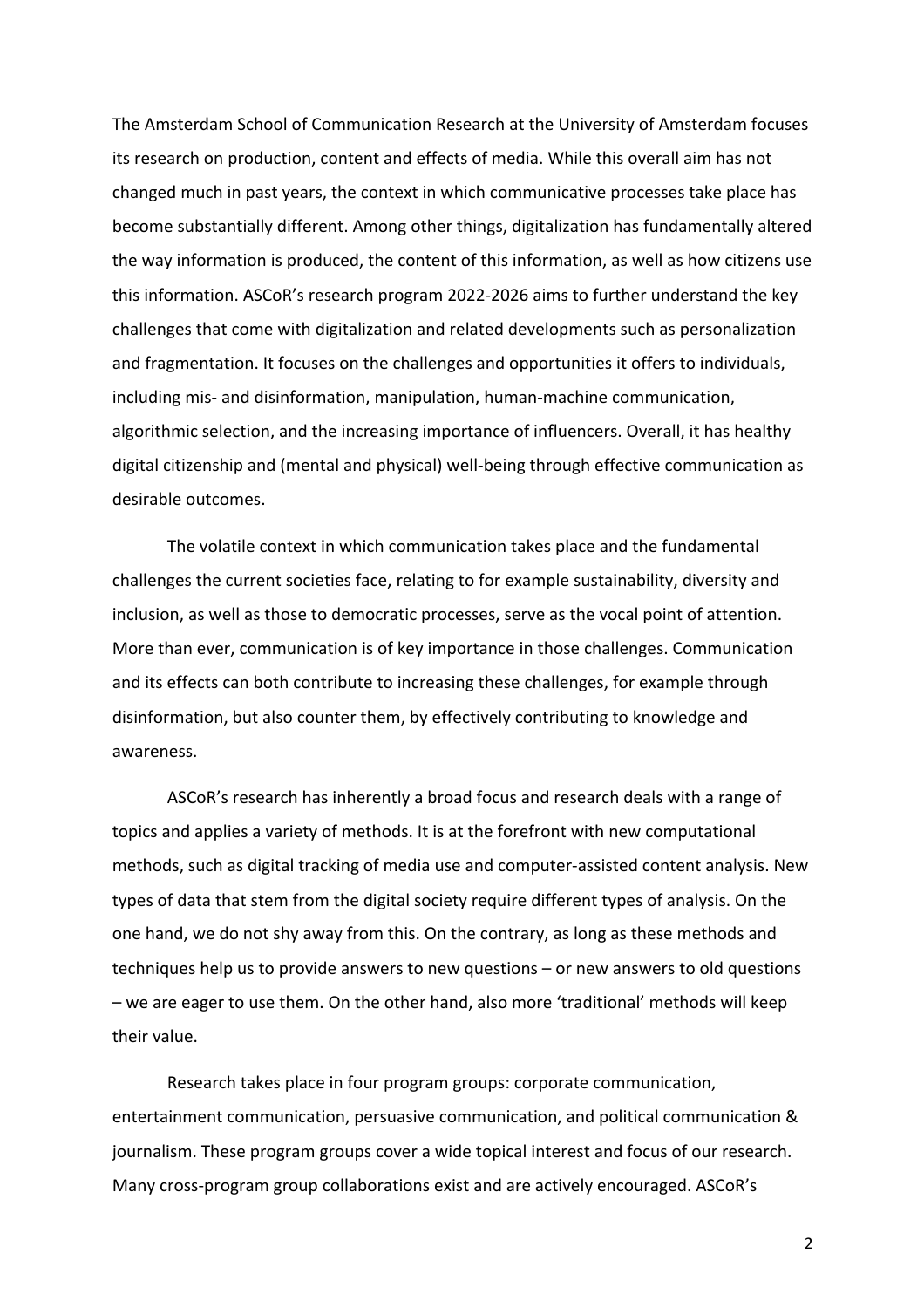research agenda fits well in the broader University of Amsterdam's context and relates to central themes that are identified at the university level: responsible digital transformations, healthy future, resilient and fair society and sustainable prosperity (see Strategic Plan 2021- 2026 'Inspiring Generations'). ASCoR actively searches collaborations with other disciplines both within our faculty of Social and Behavioural Sciences and beyond, for example through participation in research priority areas, as well as in both the faculty and university data science center.

#### **Key building blocks**

A key aspect in much of ASCoR's research is the consequences of digitalization on individuals. Digitalization is a multi-faceted phenomenon that intervenes in all aspects of life in current (Western) societies. Current research should strive for a better understanding of what the blurring of the offline and online worlds means and how we have to adjust our theories and methods to achieve this understanding.

Whether it is the way people use media and news, how they interact with others, obtain information to inform themselves about all kind of issues and decisions, the digital environment is leading. Digitalization has both positive and negative consequences. On the one hand, it empowers people and provides them with ample opportunities to inform and entertain themselves. Virtual reality for example, increases opportunities for interaction between individuals and can empower consumers and patients. On the other hand, digitalization is often argued to contribute to polarization and increasing inequalities, has an alleged negative impact on youth, and is a key driving force in the spread of mis- and disinformation. Deep fakes, for example, are increasingly used as an effective tool to mislead individuals in the political context and beyond. Automated decision making, in all kinds of contexts, can be extremely efficient, but also yield significant biases that systematically disadvantage certain individuals and groups. Far-reaching digitalization also provoke serious ethical challenges, for example relating to privacy. Our aim is to explore the range of potential outcomes, considering both positive and negative aspects, and thus provide a comprehensive and nuanced understanding of the consequences of digitalization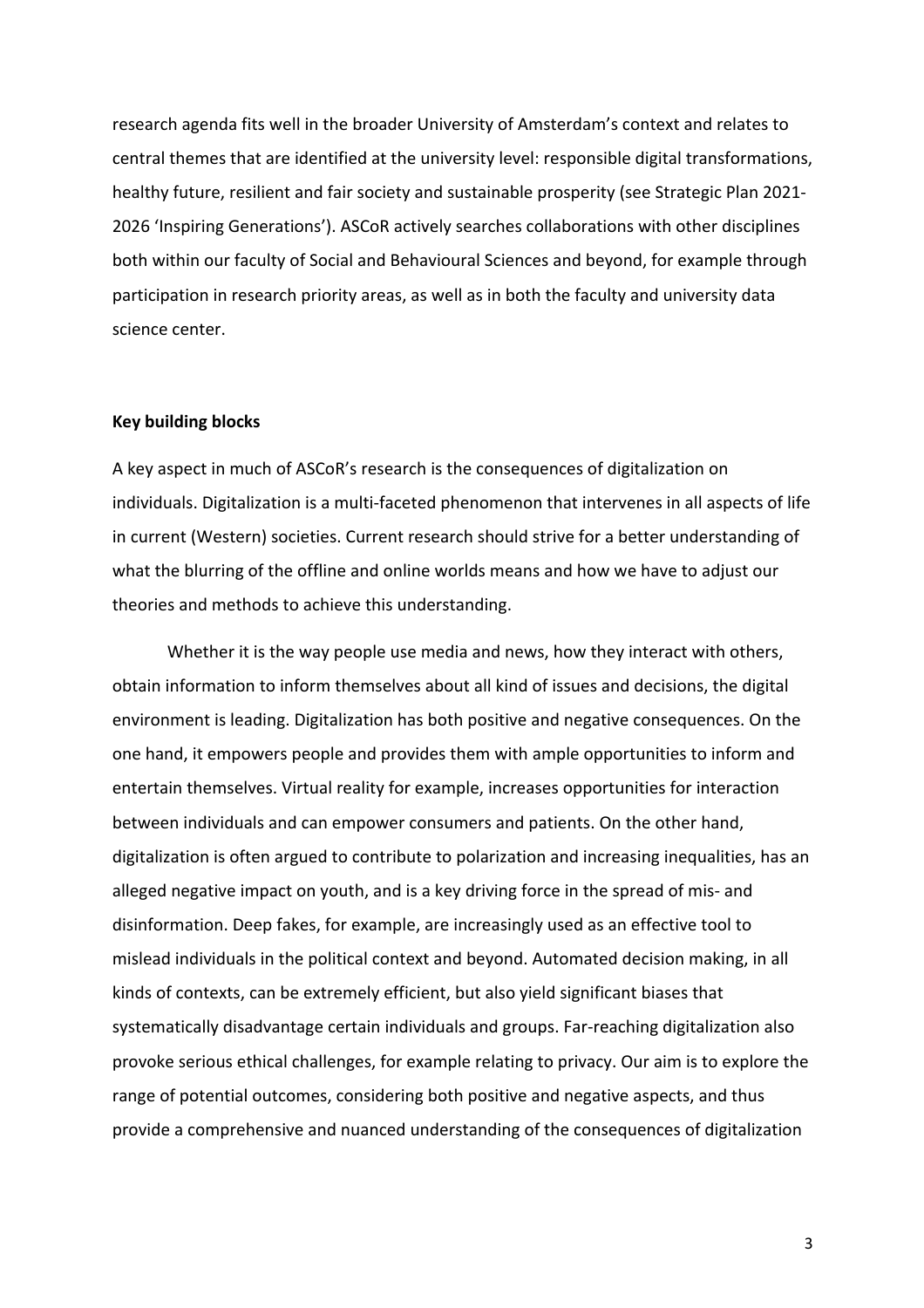on our societies. The characteristics of the actual media content people consume and how they impact individuals' attitudes, beliefs and behavior remains the key concern.

Within the broader theme of digitalization, several developments merit our specific attention. These are:

*Personalization* The times when everybody received the same information are over. Although newspapers, radio, and television, keep on producing content that technically is meant for everybody, the last years have seen an enormous trend toward the personalization of content along with an explosion of available information. What we encounter is increasingly tailored to our interests, predispositions, and needs, for example on shopping or search websites and on newsfeeds. The content we read, watch, and hear is personalized *for us*, often intentionally, for instance to make us buy particular products. At the same time, we may encounter content that has been personalized for us unintentionally through the networks we belong to. Because people in our networks are at least to some extent similar to us, they share information with us that often merges with our interests and predispositions. Finally, content is also personalized *by us*. Through social media, basically everybody with internet access can create personal information and distribute it to audiences of varying sizes. The rise of content personalized for us and of content personalized by us presents a significant change in our media and communication environment. A specific interest lies in the use of conversational agents, and more general human-computer interactions, that highlight both personalized communication on the one hand and the blurring of online/offline divides on the other. Personalization raises important questions, for example about privacy, to which we need evidence-based answers achieved through rigorous research.

*Fragmentation* Current media landscapes are fragmentized – both in terms of audiences and content. On the one hand, the availability of information is practically endless. On the other hand, audiences often receive only limited, tailored information that yields divisions and potentially harms social cohesion. Our research involves the consequences of this fragmentation. It addresses questions related to the circumstances under which algorithmic selection contributes to the occurrence of filter bubbles, or fringe bubbles, and how this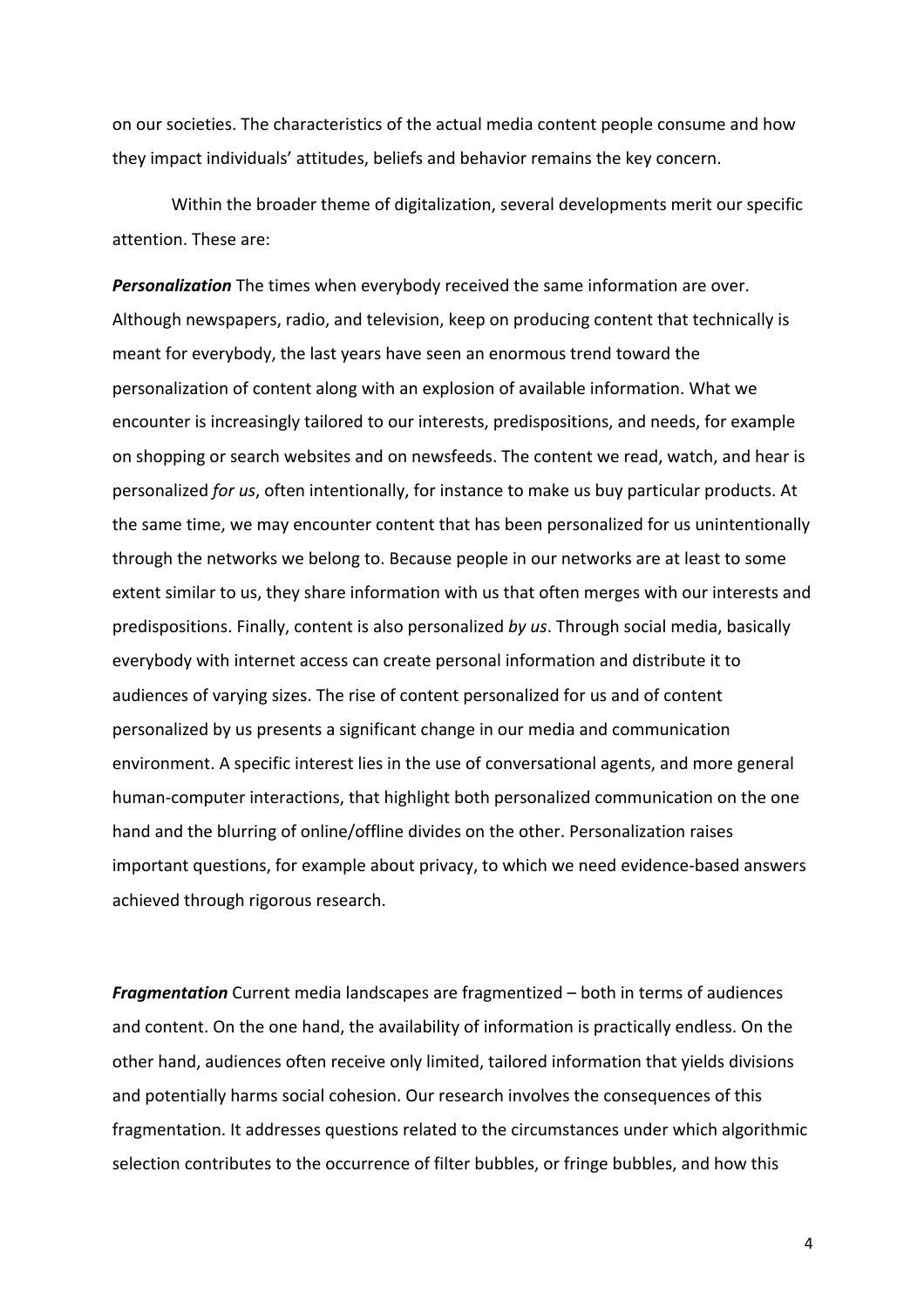affects opinion formation and behaviour, both at the individual, as well as at the societal level. Radicalization that might take place in those bubbles, and associated phenomena such as knowledge resistance and lack of trust in media, authorities and expertise, are key focal points in our research.

*Volatility and complexity* Communication processes are inherently dynamic and complex and need to be treated as such. High levels of volatility seem to be omnipresent in many of the key phenomena we study – both at the individual (e.g. in social media use) as well as the societal level (e.g. public opinion dynamics, but also developments such as mediatization). With the dynamics of the media and communication environment comes with the opportunity to observe and analyze in a relatively short time span crucial longitudinal developments in how media use and communication behavior evolves, along with their effects – at different levels of aggregation and considering the interactions between individuals and other societal actors and organizations.

*Key societal challenges* Central in our research are societal problems in a broad sense, and research focuses on topics such as (mental) health, ageing, education, sustainability, diversity, mis- and disinformation, digital inequality, legitimacy of (public and private) organizations, and journalistic freedom. In all those issues, information content and communication processes play a key role and turn out to be of vital importance, and research can demonstrate how (desirable) behavioural change can be fostered and how citizens can be empowered to deal with some of the major challenges our societies face nowadays. Media literacy in general and digital literacy in particular is of crucial importance here. Research is inherently multi-faceted and multi-level. For example, digitally healthy citizenship, especially among young users but also across the lifespan, requires studying individuals' media use, but also the interests and structures of information providers and platforms and the impact of their algorithms. The role different actors (authorities, journalists, big tech companies) play in shaping and regulating our informational context is of key importance.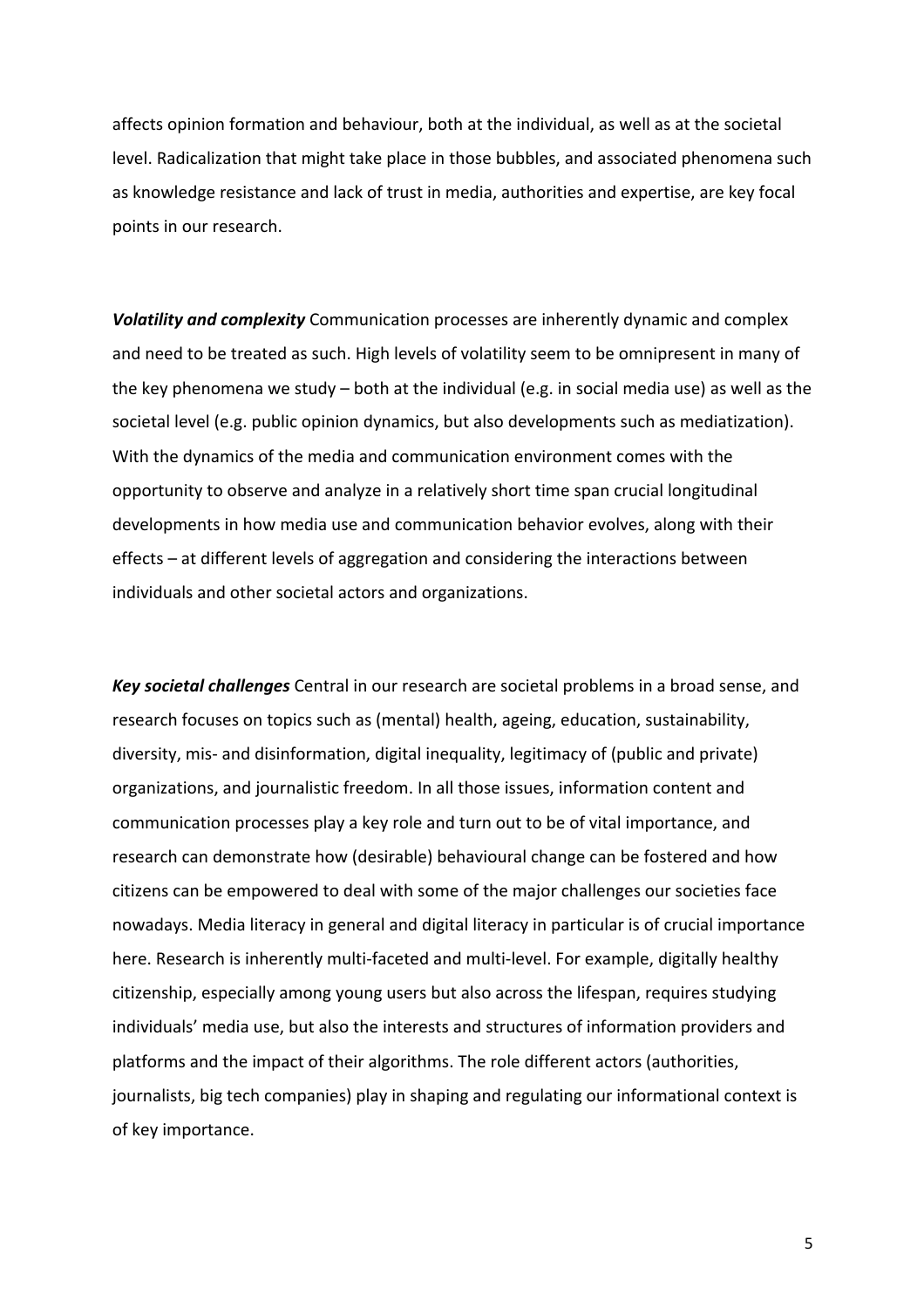#### **Guiding principles**

Our main objects of study have become more complex and multi-faceted. Questions relating to digitalization often involve vast amounts of different data, touch upon behavioural, but also legal and normative aspects, and require different types of expertise. Therefore, we encourage team science and collaborations within our discipline and with scholars from other disciplines. This is the way to provide suitable and nuanced responses to fundamental scientific questions.

We encourage *open science* and our research adheres to fundamental FAIR principles: Findable, accessible, interoperable, and reusable. We are supportive of preregistration of research with confirmatory hypotheses and the use of the registered report format. We strive for open access to our work in all instances, and for open data when possible

Findings are not only communicated through academic outlets, but more widely to reach a non-scientific audience. This audience can consist of ordinary citizens, but also specific stakeholders that are either subjects of our studies and/or stakeholders that can use our insights to change society for the better. Collaboration with non-academic, societal partners is encouraged. We believe that such an approach is improving the quality of our research. Additionally, with our research we aim to inform policy by government and other authorities, as well as legislation when applicable as to contribute to evidence-based governance.

In line with our focus on societally relevant topics, we adhere to a principle of **science for society.** Our research strives to provide insights that can help alleviate societal problems and highlight communication that is suitable to bridge divides between opposite groups and decreases polarization and inequalities between groups in (mental and physical) well-being and (digital and health) literacy.

Finally, ASCoR aims to provide a vibrant and diverse research environment, which offers all researchers a context in which they can thrive and where social safety is ensured.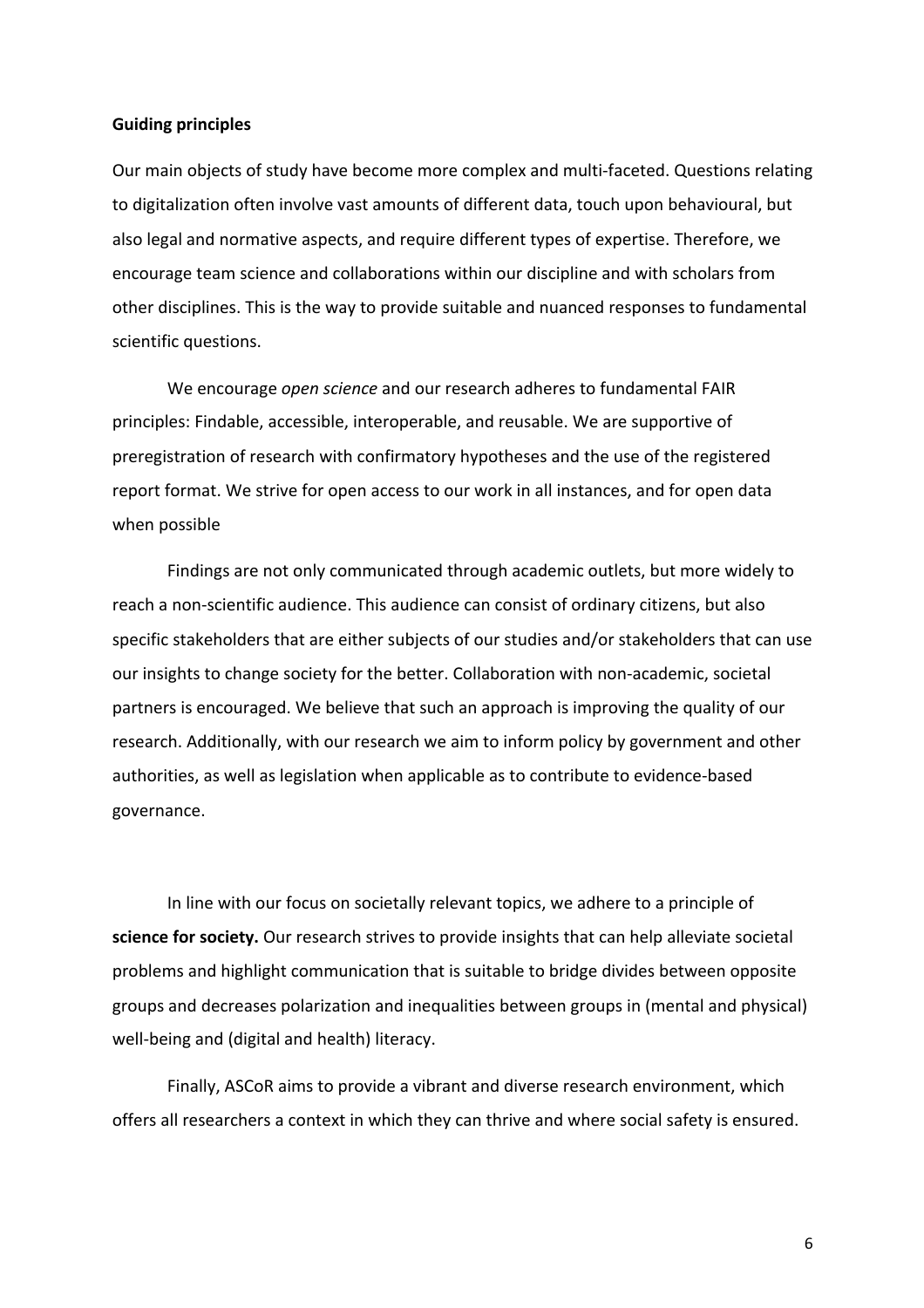#### **Methodology**

In times of digitization, an empirical, partially computational perspective, needs to be accompanied by evidence-based support and perhaps protection of the user/citizen, notably when it concerns young people. This requires an inherently interdisciplinary approach, as it also includes normative and legal aspects.

While new media are an inherent part of the investigation, we rely on an encompassing notion of media, including both traditional and emerging media.

The new and digitalized information environment comes with several methodological opportunities and challenges. In the past years, we have developed a strong profile on new methodologies, and we plan to sustain and further develop this methodological expertise. We do this in conjunction with more 'traditional' methods such as experiments, interview studies, survey research and manual content analysis, that still carry their value. More concretely, we consider the following methodological developments important:

*Computational methods*, including automated content analyses, to analyze vast amounts of textual and also visual data.

*Tracking of (social) media behaviour* to capture what kind of information people come across in a highly personalized information environment, but also their search behaviour, social media use and interactions. Several strategies can be used here, including data donation.

*Longitudinal research*, where intensive, short-term data collection is combined with longerterm research. Here, inter-person analysis, that focuses on changes and dynamics within individuals in a longitudinal perspective is a promising venue.

*Sub-population research*. While representative samples remain important, some of the current fundamental societal questions pertain to specific sub-groups, either based on age, ethnicity, or sexual orientation.

Also more conventional methods, such as manual content analyses, surveys, experiments, as well as qualitative approaches such as interviews and focus groups, will continue to be of crucial importance to answer key questions in our discipline. Increasingly,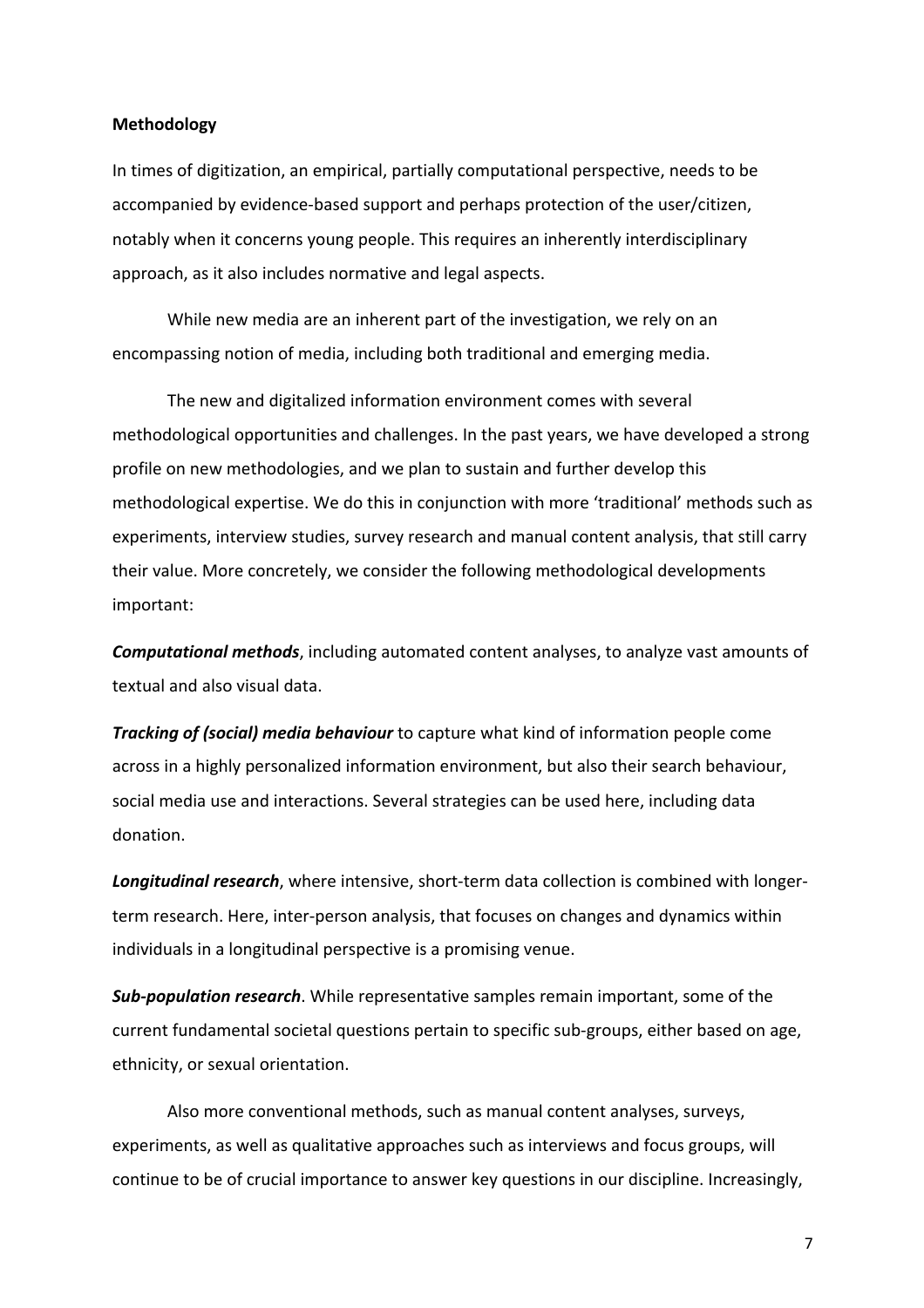combinations of different methods (e.g. social media use together with surveys) will be warranted. Attention to causal inference and the extent to which cause and effect can be established remains an important point of attention.

#### **Ambition**

The enormous changes in our media and communication environment have profoundly affected people's lives, at an individual, group and institutional level. A society has emerged in which communication plays a central role. It is the main goal of the research program to explore, analyze, and understand this new digital society. Specifically, the program centers on the theoretical and empirical analyses of the contents, uses, and consequences of media and communication. A particular emphasis lies on understanding the differential character of how people use media content and communicate as well of its consequences: Depending on the interaction between individual dispositions and contextual factors, people may differ considerably in whether and how they use particular media content, how they communicate, and the consequences it elicits. In addition, the research program stresses the role of the cognitive, affective, and emotional processes that underlie communication and media use and help us to explain its consequences. Finally, the research program acknowledges that communication takes place at the individual, group, institutional and societal level as well as across them.

The ASCoR research program has several more general ambitions. First, the research program aims to develop and apply new concepts and novel theoretical developments that help us understand the communication society. Second, the program aims at responding to important current societal challenges where communication plays a vital role. Third, it aims to do so using state-of-the-art methodological approaches. Fourth, the program strives to stimulate intellectually rewarding and scientifically creative collaborations between scientists within ASCoR, but also within our faculty, and university more broadly. Finally, the research program has the ambition to break new ground in important communication scientific issues and to contribute to a general understanding of communication and potentially a new communication effects paradigm, that answers when, why and how people are affected by media and information. To achieve this, we actively search for